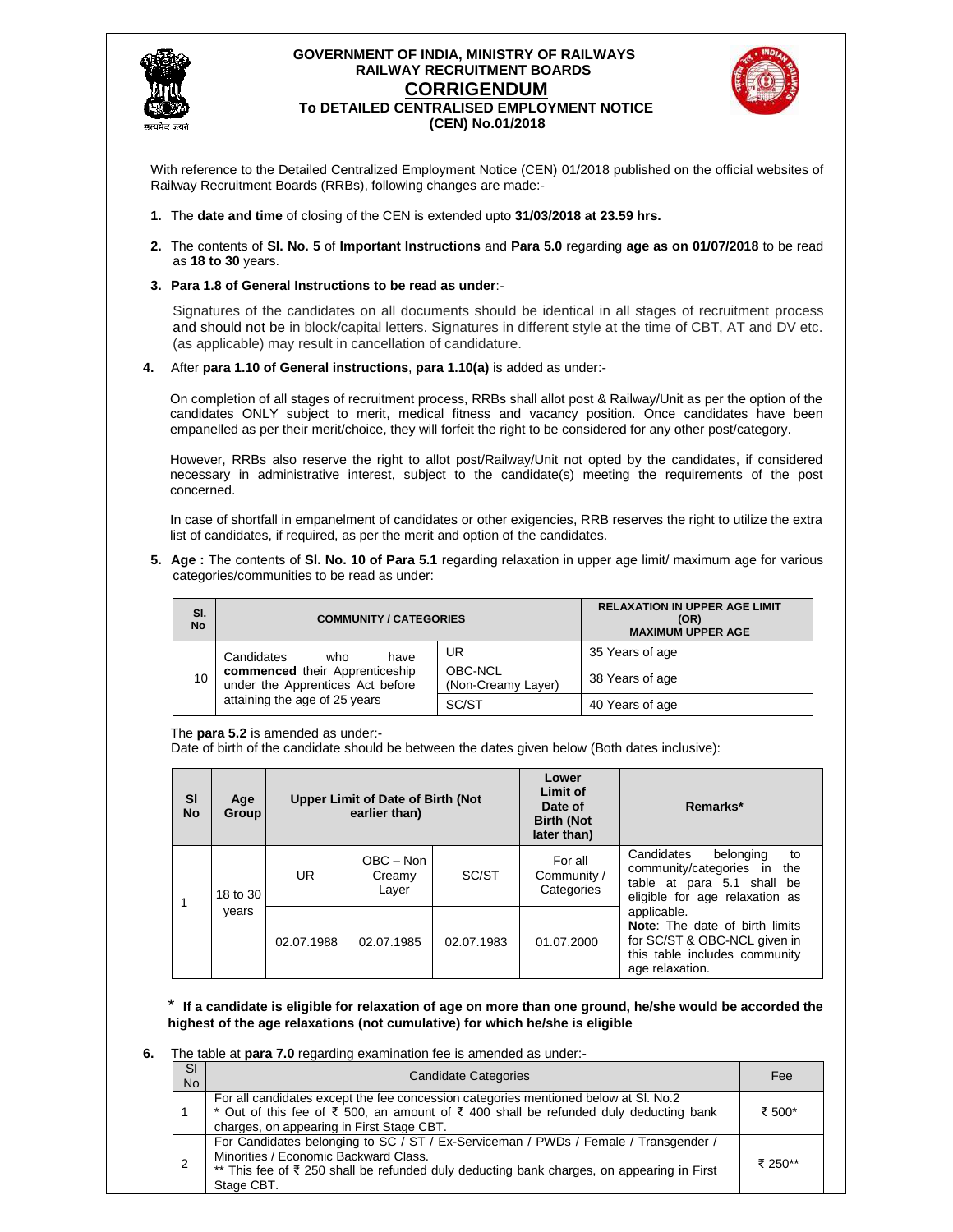- **7.** The contents of **para 7.1 sub-para a & b** regarding the modes of payment of fees / last dates for payment to be read as under:
	- a. ONLINE fee payment through internet banking or debit/credit cards upto **30/03/2018 till 23.59 hrs.**
	- b. OFFLINE fee payment through
		- (i) SBI Bank Branch for Challan Payment Mode closes on **28/03/2018 at 15.00 hrs** in any branch of SBI (ii) Post Office Challan Payment Mode closes on **27/03/2018 at 15.00 hrs** in any branch of computerized
		- Post Offices.

### **8. Para 7.4 is amended as under:-**

Candidates should provide details of beneficiary account viz. Account holder name, Account Number and IFSC code in the online application, in which they would like to receive the refund of ₹ 250 or ₹ 400 as applicable. The refund of fee will be made duly deducting the bank charges on appearing in First Stage CBT.

- **9.** The date 5.3.2019 mentioned at **para 10.2** to be read as **31.3.2019.**
- **10.** The Para 11.0, 11.1, 11.2 and 11.3 are substituted by the following

### **11.0 Reservation for Persons with Benchmark Disabilities (PwBD**)

- 11.1 The suitability or otherwise of a post for PwBD has been indicated against each post, under the column "Suitability for Persons with Benchmark Disabilities" with details of Sub-disability in Annexure A-1 of this corrigendum.
- 11.2 Benchmark **Disabilities:-**

As per The Rights of Persons with Disabilities (RPwD) Act, 2016 (effective from 19<sup>th</sup> April, 2017), the Benchmark Disabilities are as under:-

- (a) blindness and low vision;
- (b) deaf and hard of hearing;
- (c) locomotor disability including cerebral palsy, leprosy cured, dwarfism, acid attack victims and muscular dystrophy;
- (d) autism, intellectual disability, specific learning disability and mental illness;
- (e) multiple disabilities from amongst persons under clauses (a) to (d) including deaf-blindness in the posts identified for each disabilities.

Definition of Specified Disabilities as provided in the Schedule of RPwD Act, 2016 is available as Annexure A-2 of this corrigendum.

11.3 **Degree of Benchmark Disability for reservation and Competent Authority for Issue of Disability Certificate:** Only such persons would be eligible for relaxation in conditions / reservation in posts who suffer from not less than 40 percent of relevant benchmark disability.

Those Persons with Benchmark Disabilities (PwBD) who have availed the relaxation and/or reservation and shortlisted for Document Verification have to submit Certificate of Disability issued by the Competent Authority as per the form V, VI and VII of rule 18(1) under chapter 7 of Rights of Persons with Disabilities Rules, 2017 dated 15.06.2017. Refer Annexure V(A), V(B) and V(C) of this corrigendum for the revised formats.

The existing certificates of disability issued under the Persons with Disabilities Act 1995 (since repealed) shall continue to be valid for the period specified therein.

**11.** Wherever VH, OH and HH is indicated in the detailed CEN dated 03.02.2018 including Vacancy table at Para 2.0 and Annexure B, the same to be read as Visual Impairment, Locomotor Disabilities and Hearing Impairment respectively.

Candidates with benchmark disabilities of Leprosy cured, dwarfism and acid attack victim (which were not mentioned earlier in the detailed CEN 01/2018 published on 03.02.2018) are eligible to submit online application against the suitable posts. Also, candidates with benchmark disabilities of Deaf and Hard of hearing indicated separately now are eligible to apply against the suitable posts.

Refer Annexure A-1 of this corrigendum for revised suitability of posts for various benchmark Disabilities. Rest of the additional benchmark disabilities stipulated under the Rights of Persons with Disabilities Act 2016 shall be covered in future recruitments, as per the suitability of posts to be identified for specified disability.

The Medical Standard and Educational Qualification mentioned in Annexure A of the detailed CEN 01/2018 dated 3.2.2018 stands good.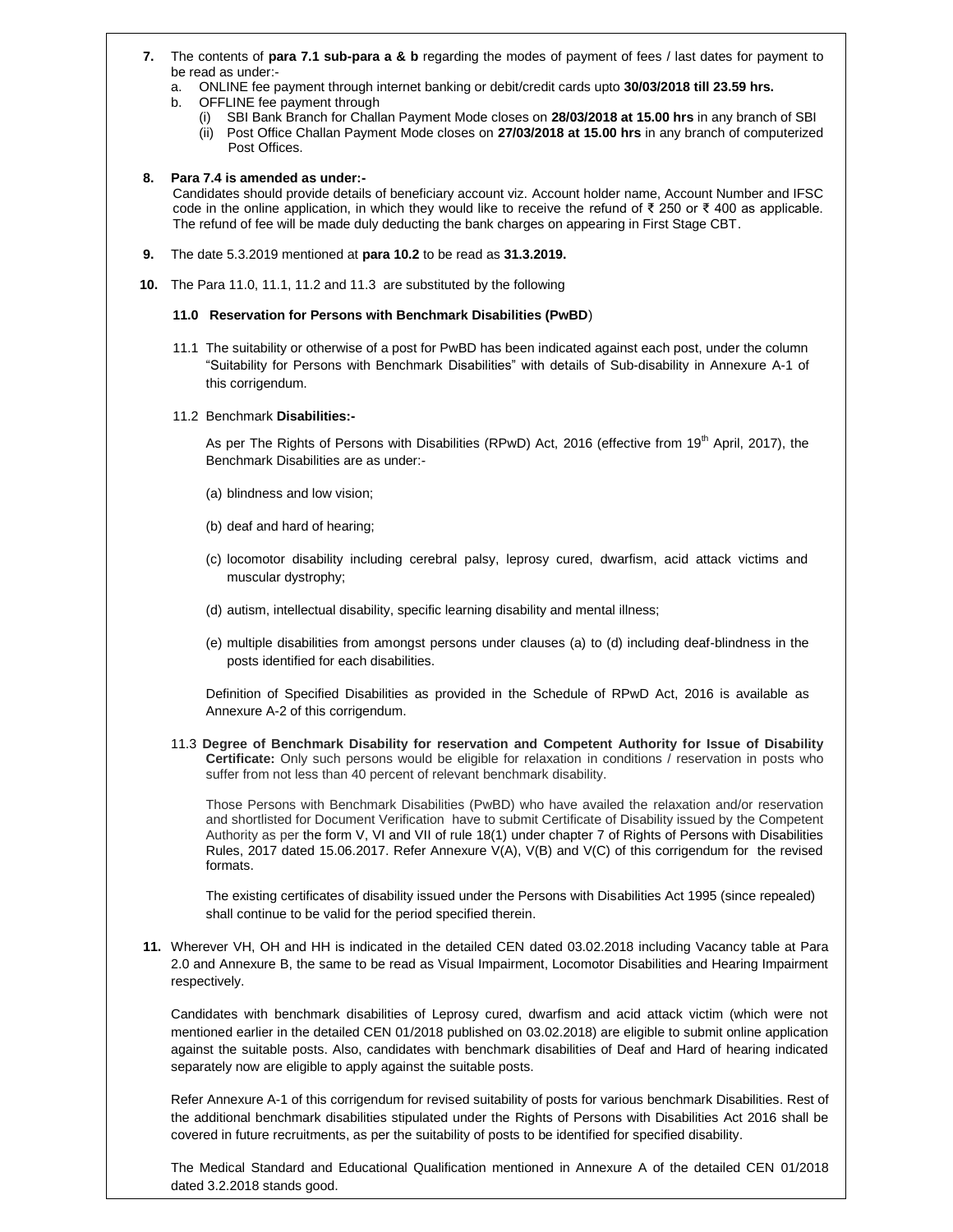- **12.** In **Para 14.2 sub para (a)**, the modification fee stands revised to ₹100 (Non-Refundable). All those who have made modifications to the application earlier with the payment of ₹250 shall get the refund of the excess amount of ₹150 to the beneficiary account furnished in the application.
- **13. Sub-Para 'b' of Para 14.3** regarding submission of multiple applications to different RRBs or same RRB may be treated as **deleted.**
- **14.** The abbreviations, D=Deaf, HH=Hard of Hearing, LC=Leprosy Cured, DW=Dwarfism and AAV=Acid Attack Victim are added to the abbreviations for disabilities in table at Para 20.0.
- **15.** Candidates who have paid the examination fee of ₹500 are advised to click on the online application link of CEN 01/2018 available on the official websites of RRBs and login with their credentials to add beneficiary account details for refund ₹400/- on appearing in the first stage of CBT
- **16.** All other contents of the detailed CEN 01/2018 remain unchanged

 **No: RRBs/CEN 1-2018/Corrigendum - 1 Chairpersons Date: 28/02/2018 Railway Recruitment Boards**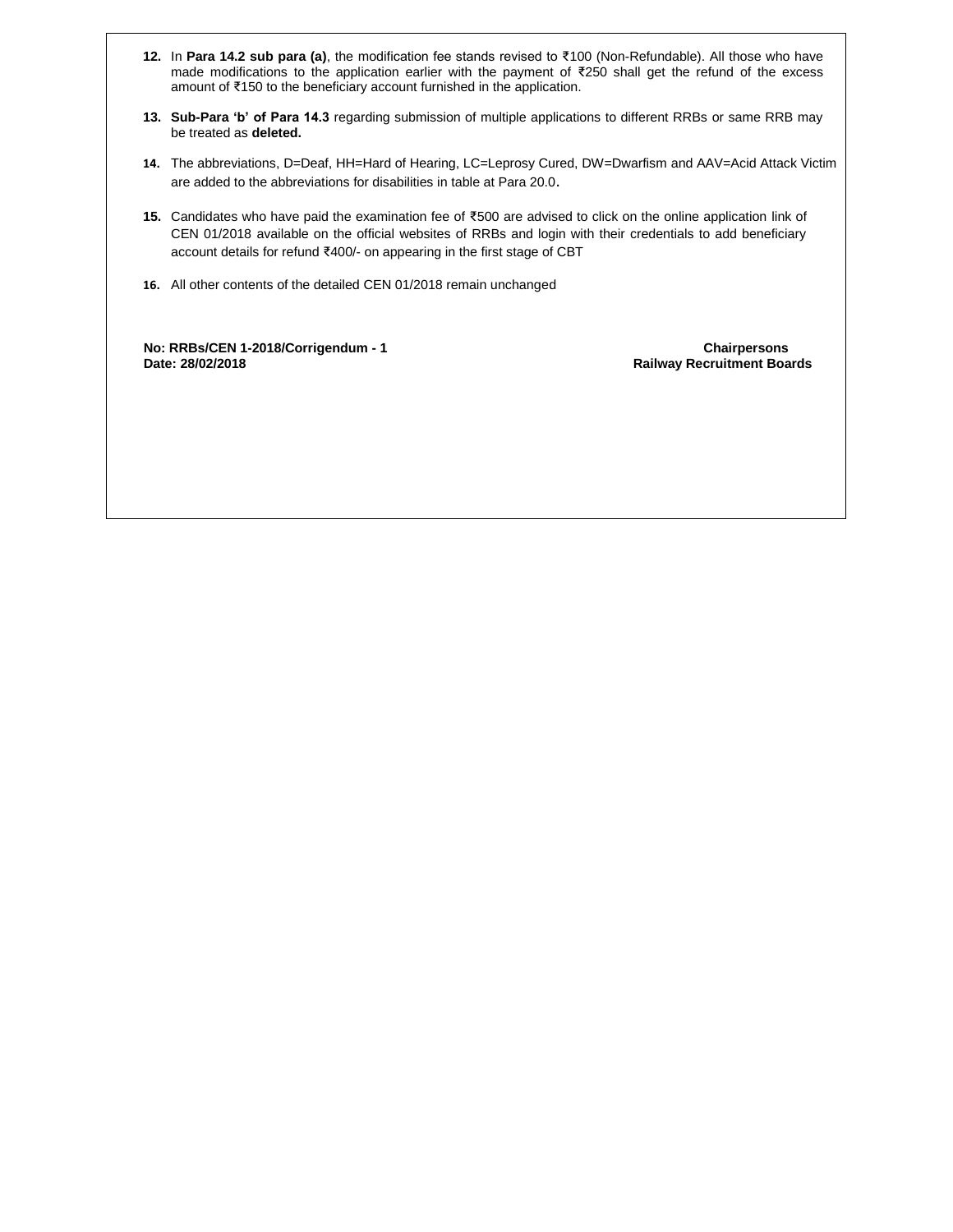# **Suitability of Posts for Persons with Benchmark Disability**

| Cat.<br>No.    | <b>Designation</b>                                             | Department         | Sub<br>Department                | Visual<br><b>Impairment</b> | <b>Hearing</b><br>Impairment | Locomotor<br><b>Disabilities</b> |
|----------------|----------------------------------------------------------------|--------------------|----------------------------------|-----------------------------|------------------------------|----------------------------------|
| $\mathbf{1}$   | <b>ASSISTANT LOCO PILOT</b>                                    | <b>ELECTRICAL</b>  | <b>TRACTION</b>                  | NO.                         | NO.                          | <b>NO</b>                        |
| $\overline{2}$ | <b>ASSISTANT LOCO PILOT</b>                                    | MECHANICAL         | <b>TRACTION</b>                  | NO.                         | NO.                          | <b>NO</b>                        |
| 3              | TECHNICIAN GRADE III ARMATURE and COIL<br><b>WINDER</b>        | <b>ELECTRICAL</b>  | GENERAL<br><b>SERVICES</b>       | NO.                         | D, HH                        | OL, BL, LC, DW, AAV              |
| 4              | TECHNICIAN GRADE III BLACKSMITH                                | ENGINEERING        | P WAY                            | NO                          | D, HH                        | OL, LC, DW, AAV                  |
| 5              | TECHNICIAN GRADE III BLACKSMITH                                | MECHANICAL         | CARRIAGE<br>and WAGON            | NO                          | D, HH                        | OL, LC, DW, AAV                  |
| 6              | TECHNICIAN GRADE III BLACKSMITH (WORKSHOP)                     | MECHANICAL         | <b>WORKSHOP</b>                  | NO.                         | D, HH                        | OL, LC, DW, AAV                  |
| 7              | TECHNICIAN GRADE III BOOK BINDER                               | <b>STORES</b>      | PRINTING<br><b>PRESS</b>         | B,LV                        | D, HH                        | OL, LC, DW, AAV                  |
| 8              | TECHNICIAN GRADE III BRIDGE                                    | <b>ENGINEERING</b> | <b>BRIDGE</b>                    | NO.                         | NO.                          | <b>NO</b>                        |
| 9              | TECHNICIAN GRADE III CARPENTER                                 | <b>ELECTRICAL</b>  | GENERAL<br><b>SERVICES</b>       | NO.                         | D, HH                        | OL, LC, DW, AAV                  |
| 10             | TECHNICIAN GRADE III CARPENTER                                 | <b>ENGINEERING</b> | <b>WORKS</b>                     | NO                          | D, HH                        | OL, LC, DW, AAV                  |
| 11             | TECHNICIAN GRADE III CARPENTER                                 | MECHANICAL         | CARRIAGE<br>and WAGON            | NO.                         | D, HH                        | OL, LC, DW, AAV                  |
| 12             | TECHNICIAN GRADE III CARPENTER (WORKSHOP)                      | MECHANICAL         | <b>WORKSHOP</b>                  | NO.                         | D, HH                        | OL, LC, DW, AAV                  |
| 13             | TECHNICIAN GRADE III CARRIAGE and WAGON                        | MECHANICAL         | CARRIAGE<br>and WAGON            | NO.                         | D, HH                        | OL, LC, DW, AAV                  |
| 14             | TECHNICIAN GRADE III CRANE DRIVER                              | <b>ELECTRICAL</b>  | <b>TRS</b>                       | NO                          | NO.                          | NO.                              |
| 15             | TECHNICIAN GRADE III CRANE DRIVER                              | <b>ELECTRICAL</b>  | <b>WORKSHOP</b>                  | NO                          | NO.                          | NO                               |
| 16             | TECHNICIAN GRADE III CRANE DRIVER                              | MECHANICAL         | <b>WORKSHOP</b>                  | NO                          | NO.                          | NO.                              |
| 17             | TECHNICIAN GRADE III DIESEL ELECTRICAL                         | MECHANICAL         | DIESEL SHED                      | NO                          | D, HH                        | OL, LC, DW, AAV                  |
| 18             | TECHNICIAN GRADE III DIESEL ELECTRICAL<br>(ANCILLARY)          | MECHANICAL         | DIESEL SHED                      | NO.                         | D, HH                        | OL, LC, DW, AAV                  |
| 19             | TECHNICIAN GRADE III DIESEL MECHANICAL                         | MECHANICAL         | DIESEL SHED                      | NO                          | D, HH                        | OL, LC, DW, AAV                  |
| 20             | TECHNICIAN GRADE III DIESEL MECHANICAL<br>(ANCILLARY)          | MECHANICAL         | DIESEL SHED                      | NO.                         | D, HH                        | OL, LC, DW, AAV                  |
| 21             | TECHNICIAN GRADE III ELECTRICAL                                | <b>ELECTRICAL</b>  | <b>PRODUCTION</b><br><b>UNIT</b> | NO.                         | D, HH                        | OL, LC, DW, AAV                  |
| 22             | TECHNICIAN GRADE III ELECTRICAL / POWER                        | <b>ELECTRICAL</b>  | GENERAL<br><b>SERVICES</b>       | NO.                         | D, HH                        | OL, LC, DW, AAV                  |
| 23             | TECHNICIAN GRADE III ELECTRICAL / POWER<br>(WORKSHOP)          | ELECTRICAL         | <b>WORKSHOP</b>                  | NO.                         | D, HH                        | OL, LC, DW, AAV                  |
| 24             | TECHNICIAN GRADE III ELECTRICAL / TRAIN<br><b>LIGHTING</b>     | <b>ELECTRICAL</b>  | GENERAL<br><b>SERVICES</b>       | NO                          | D, HH                        | OL, LC, DW, AAV                  |
| 25             | TECHNICIAN GRADE III ELECTRICAL / TRAIN<br>LIGHTING (WORKSHOP) | <b>ELECTRICAL</b>  | <b>WORKSHOP</b>                  | NO.                         | D, HH                        | OL, LC, DW, AAV                  |
| 26             | TECHNICIAN GRADE III ELECTRICAL / TRD                          | <b>ELECTRICAL</b>  | <b>TRD</b>                       | NO.                         | D, HH                        | OL, LC, DW, AAV                  |
| 27             | TECHNICIAN GRADE III ELECTRICAL / TRD (OHE)                    | ELECTRICAL         | TRD                              | NO.                         | D, HH                        | OL, LC, DW, AAV                  |
| 28             | TECHNICIAN GRADE III ELECTRICAL / TRD (PSI)                    | <b>ELECTRICAL</b>  | TRD                              | NO                          | D, HH                        | OL, LC, DW, AAV                  |
| 29             | TECHNICIAN GRADE III ELECTRICAL / TRS                          | <b>ELECTRICAL</b>  | <b>TRS</b>                       | NO.                         | D, HH                        | OL, LC, DW, AAV                  |
| 30             | TECHNICIAN GRADE III EMU                                       | ELECTRICAL         | EMU                              | NO                          | D, HH                        | OL, LC, DW, AAV                  |
| 31             | TECHNICIAN GRADE III FITTER                                    | <b>ELECTRICAL</b>  | GENERAL<br><b>SERVICES</b>       | B, LV                       | D, HH                        | OL, BL, LC, DW, AAV              |
| 32             | TECHNICIAN GRADE III FITTER                                    | ENGINEERING        | <b>WORKS</b>                     | B, LV                       | D, HH                        | OL, BL, LC, DW, AAV              |
| 33             | TECHNICIAN GRADE III FITTER                                    | MECHANICAL         | CARRIAGE<br>and WAGON            | B, LV                       | D, HH                        | OL, BL, LC, DW, AAV              |
| 34             | TECHNICIAN GRADE III FITTER (WORKSHOP)                         | MECHANICAL         | <b>WORKSHOP</b>                  | B, LV                       | D, HH                        | OL, BL, LC, DW, AAV              |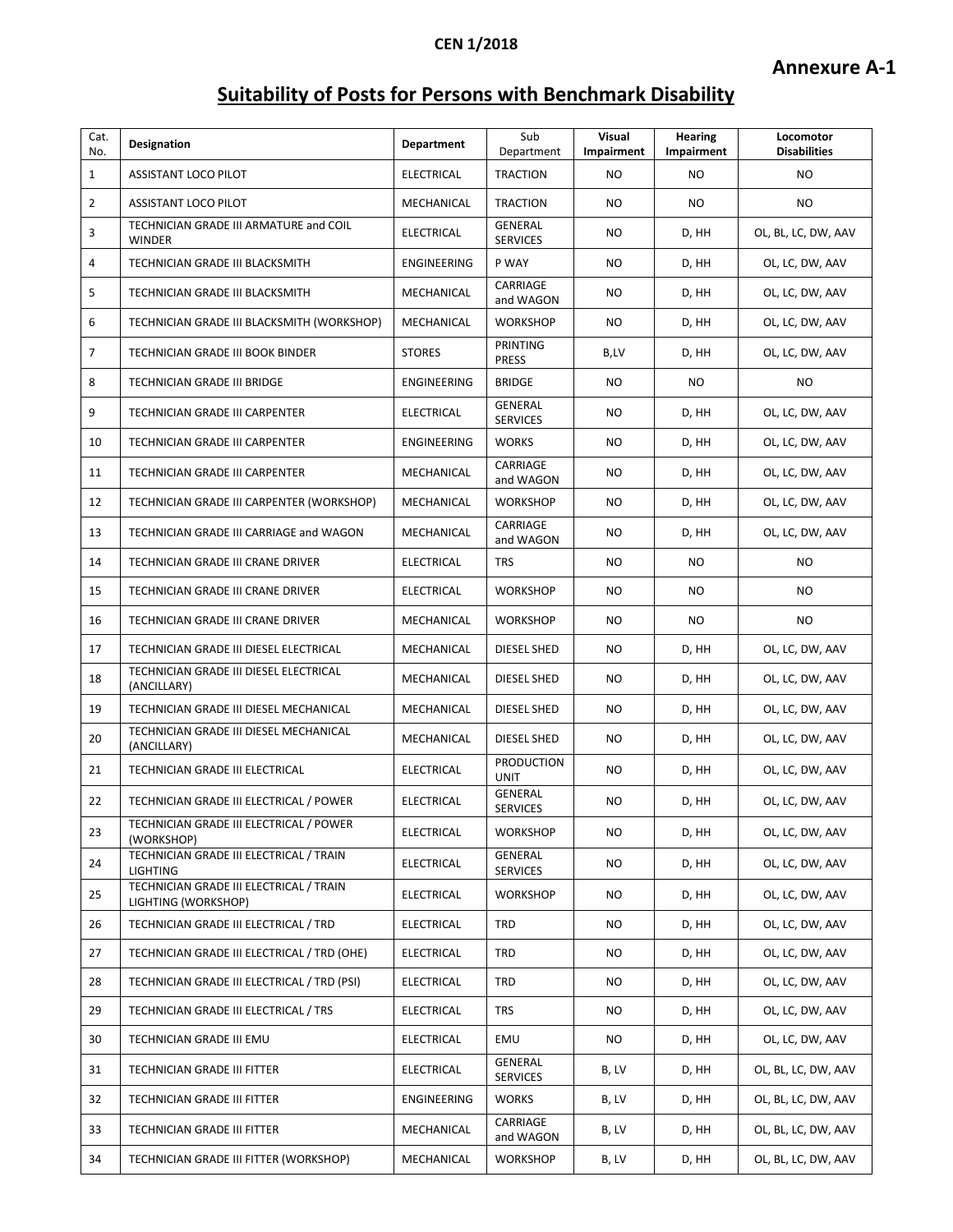| 35 | TECHNICIAN GRADE III FITTER (WORKSHOP)                                | S and T            | <b>WORKSHOP</b>                            | B, LV     | D, HH     | OL, BL, LC, DW, AAV |
|----|-----------------------------------------------------------------------|--------------------|--------------------------------------------|-----------|-----------|---------------------|
| 36 | TECHNICIAN GRADE III FURNISHING                                       | MECHANICAL         | <b>PRODUCTION</b><br><b>UNIT</b>           | <b>NO</b> | D, HH     | OL, LC, DW, AAV     |
| 37 | <b>TECHNICIAN GRADE III GRINDER</b>                                   | ENGINEERING        | <b>BRIDGE</b> /<br>P WAY /<br><b>WORKS</b> | B, LV     | D, HH     | OL, LC, DW, AAV     |
| 38 | TECHNICIAN GRADE III LUTER CUM ALIGNER                                | ENGINEERING        | P WAY                                      | <b>NO</b> | <b>NO</b> | <b>NO</b>           |
| 39 | TECHNICIAN GRADE III MACHINE OFFSET<br><b>PRINTING</b>                | <b>STORES</b>      | PRINTING<br><b>PRESS</b>                   | <b>NO</b> | D, HH     | OL, BL, LC, DW, AAV |
| 40 | TECHNICIAN GRADE III MACHINIST                                        | <b>ELECTRICAL</b>  | <b>GENERAL</b><br><b>SERVICES</b>          | <b>NO</b> | <b>NO</b> | OL, LC, DW, AAV     |
| 41 | TECHNICIAN GRADE III MACHINIST                                        | MECHANICAL         | CARRIAGE<br>and WAGON                      | <b>NO</b> | NO.       | OL, LC, DW, AAV     |
| 42 | TECHNICIAN GRADE III MACHINIST                                        | MECHANICAL         | DIESEL SHED                                | <b>NO</b> | <b>NO</b> | OL, LC, DW, AAV     |
| 43 | TECHNICIAN GRADE III MACHINIST                                        | MECHANICAL         | <b>PRODUCTION</b><br>UNIT                  | <b>NO</b> | <b>NO</b> | OL, LC, DW, AAV     |
| 44 | TECHNICIAN GRADE III MACHINIST (WORKSHOP)                             | MECHANICAL         | <b>WORKSHOP</b>                            | <b>NO</b> | NO.       | OL, LC, DW, AAV     |
| 45 | TECHNICIAN GRADE III MASON                                            | <b>ENGINEERING</b> | <b>WORKS</b>                               | LV        | D, HH     | OL, LC, DW, AAV     |
| 46 | TECHNICIAN GRADE III MECHANICAL                                       | MECHANICAL         | <b>PRODUCTION</b><br><b>UNIT</b>           | <b>NO</b> | D, HH     | OL, LC, DW, AAV     |
| 47 | TECHNICIAN GRADE III MILLWRIGHT                                       | MECHANICAL         | CARRIAGE<br>and WAGON                      | No        | D, HH     | OL, LC, DW, AAV     |
| 48 | TECHNICIAN GRADE III MILLWRIGHT                                       | MECHANICAL         | <b>PRODUCTION</b><br><b>UNIT</b>           | NO.       | D, HH     | OL, LC, DW, AAV     |
| 49 | TECHNICIAN GRADE III MILLWRIGHT                                       | MECHANICAL         | <b>WORKSHOP</b>                            | <b>NO</b> | D, HH     | OL, LC, DW, AAV     |
| 50 | TECHNICIAN GRADE III MOTOR VEHICLE DRIVER<br><b>CUM MECHANIC</b>      | GENERAL            | TRANSPORT                                  | <b>NO</b> | <b>NO</b> | <b>NO</b>           |
| 51 | TECHNICIAN GRADE III MULTI SKILLED FITTER                             | ENGINEERING        | <b>WORKS</b>                               | NO.       | D, HH     | OL, LC, DW, AAV     |
| 52 | TECHNICIAN GRADE III PAINTER                                          | ELECTRICAL         | GENERAL<br><b>SERVICES</b>                 | <b>NO</b> | D, HH     | OL, LC, DW, AAV     |
| 53 | TECHNICIAN GRADE III PAINTER                                          | ENGINEERING        | <b>BRIDGE</b> /<br>P WAY /<br><b>WORKS</b> | NO.       | D, HH     | OL, LC, DW, AAV     |
| 54 | TECHNICIAN GRADE III PAINTER                                          | ENGINEERING        | <b>WORKS</b>                               | <b>NO</b> | D, HH     | OL, LC, DW, AAV     |
| 55 | TECHNICIAN GRADE III PAINTER                                          | MECHANICAL         | CARRIAGE<br>and WAGON                      | <b>NO</b> | D, HH     | OL, LC, DW, AAV     |
| 56 | <b>TECHNICIAN GRADE III PAINTER</b>                                   | MECHANICAL         | <b>PRODUCTION</b><br>UNIT                  | <b>NO</b> | D, HH     | OL, LC, DW, AAV     |
| 57 | TECHNICIAN GRADE III PAINTER (WORKSHOP)                               | MECHANICAL         | <b>WORKSHOP</b>                            | <b>NO</b> | D, HH     | OL, LC, DW, AAV     |
| 58 | TECHNICIAN GRADE III PERMENANT WAY                                    | ENGINEERING        | P WAY                                      | <b>NO</b> | NO.       | NO.                 |
| 59 | TECHNICIAN GRADE III PLUMBER / PIPE FITTER                            | ENGINEERING        | <b>WORKS</b>                               | LV        | D, HH     | OL, LC, DW, AAV     |
| 60 | TECHNICIAN GRADE III PLUMBER / PIPE FITTER                            | MECHANICAL         | CARRIAGE<br>and WAGON                      | LV        | D, HH     | OL, LC, DW, AAV     |
| 61 | TECHNICIAN GRADE III PUMP OPERATOR                                    | <b>ELECTRICAL</b>  | GENERAL<br><b>SERVICES</b>                 | B, LV     | D, HH     | OA, OL, LC, DW, AAV |
| 62 | TECHNICIAN GRADE III PUMP OPERATOR                                    | ENGINEERING        | <b>WORKS</b>                               | B, LV     | D, HH     | OA, OL, LC, DW, AAV |
| 63 | TECHNICIAN GRADE III REFRIGERATION and AIR<br>CONDITIONING            | ELECTRICAL         | GENERAL<br><b>SERVICES</b>                 | NO        | D, HH     | OL, LC, DW, AAV     |
| 64 | TECHNICIAN GRADE III REFRIGERATION and AIR<br>CONDITIONING (WORKSHOP) | <b>ELECTRICAL</b>  | <b>WORKSHOP</b>                            | NO        | D, HH     | OL, LC, DW, AAV     |
| 65 | TECHNICIAN GRADE III REMOTE CONTROL (TRD)                             | ELECTRICAL         | TRD                                        | NO        | D, HH     | OL, LC, DW, AAV     |
| 66 | TECHNICIAN GRADE III RIGGER                                           | MECHANICAL         | <b>WORKSHOP</b>                            | B, LV     | D, HH     | OL, BL, LC, DW, AAV |
| 67 | TECHNICIAN GRADE III S and T / LINE MAN                               | S and T            | SIGNAL                                     | NO.       | D, HH     | NO.                 |
| 68 | TECHNICIAN GRADE III SHEET METAL WORKER                               | MECHANICAL         | <b>WORKSHOP</b>                            | No        | D, HH     | OL, LC, DW, AAV     |
| 69 | TECHNICIAN GRADE III SHELL                                            | MECHANICAL         | <b>PRODUCTION</b><br>UNIT                  | NO        | D, HH     | OL, LC, DW, AAV     |
| 70 | TECHNICIAN GRADE III SIGNAL                                           | S and T            | SIGNAL                                     | NO        | NO        | OL, LC, DW, AAV     |
| 71 | TECHNICIAN GRADE III TELECOMMUNICATION                                | S and T            | TELECOMMU<br><b>NICATION</b>               | NO        | NO        | OL, LC, DW, AAV     |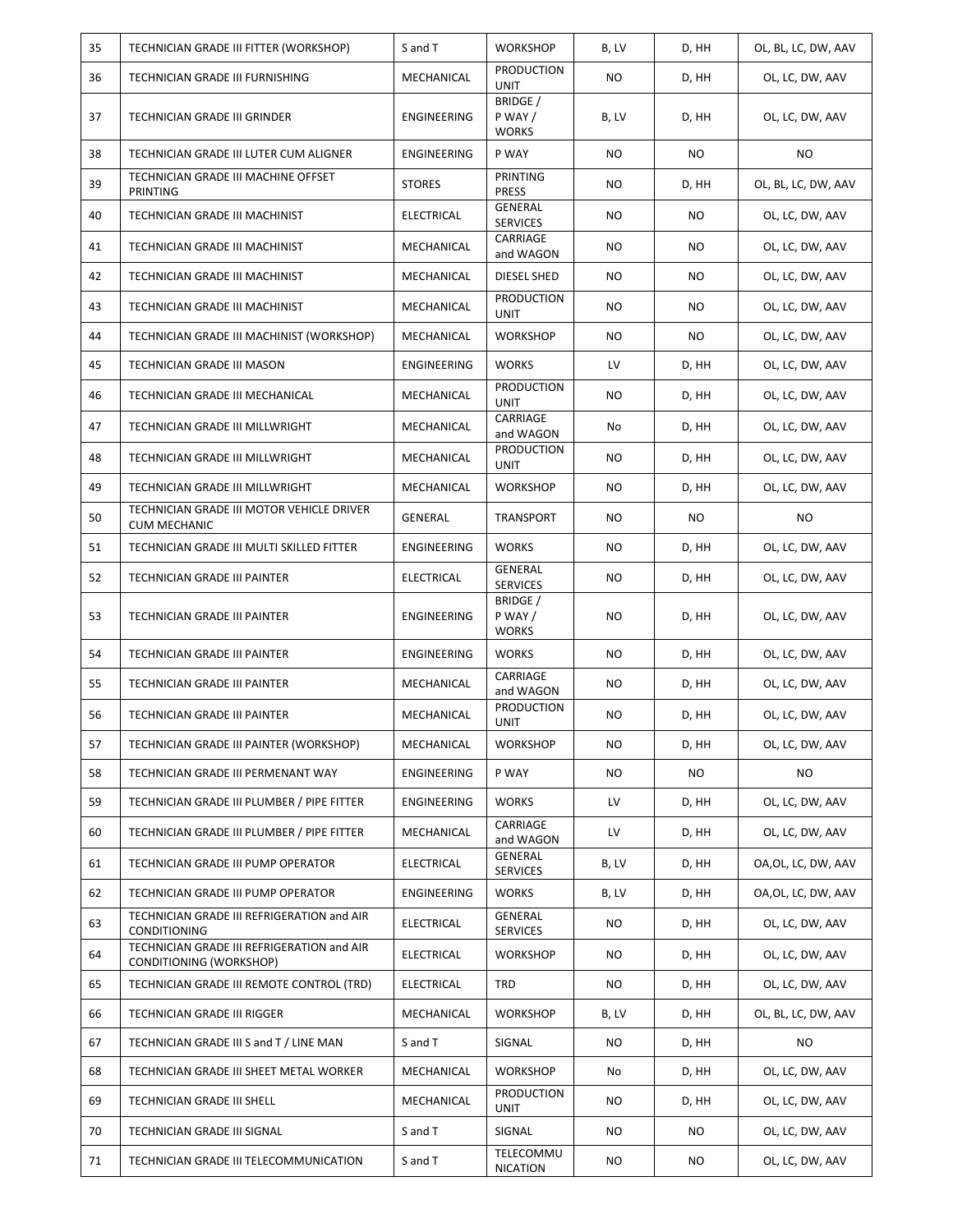| 72 | TECHNICIAN GRADE III TRACK MACHINE      | <b>ENGINEERING</b> | <b>TRACK</b><br><b>MACHINE</b>      | N <sub>O</sub> | D, HH | OL, LC, DW, AAV     |
|----|-----------------------------------------|--------------------|-------------------------------------|----------------|-------|---------------------|
| 73 | TECHNICIAN GRADE III TRIMMER            | MECHANICAL         | CARRIAGE<br>and WAGON               | No             | D, HH | OL, BL, LC, DW, AAV |
| 74 | TECHNICIAN GRADE III TRIMMER (WORKSHOP) | MECHANICAL         | <b>WORKSHOP</b>                     | N <sub>O</sub> | D, HH | OL, BL, LC, DW, AAV |
| 75 | <b>TECHNICIAN GRADE III TURNER</b>      | <b>ELECTRICAL</b>  | <b>TRS</b>                          | B, LV          | D, HH | OL, LC, DW, AAV     |
| 76 | TECHNICIAN GRADE III TURNER             | MECHANICAL         | DIESEL SHED                         | B, LV          | D, HH | OL, LC, DW, AAV     |
| 77 | TECHNICIAN GRADE III TURNER (WORKSHOP)  | MECHANICAL         | <b>WORKSHOP</b>                     | B, LV          | D, HH | OL, LC, DW, AAV     |
| 78 | TECHNICIAN GRADE III WELDER             | <b>ENGINEERING</b> | BRIDGE /<br>P WAY /<br><b>WORKS</b> | N <sub>O</sub> | D, HH | OL, LC, DW, AAV     |
| 79 | TECHNICIAN GRADE III WELDER             | <b>ENGINEERING</b> | <b>WORKS</b>                        | N <sub>O</sub> | D, HH | OL, LC, DW, AAV     |
| 80 | TECHNICIAN GRADE III WELDER             | MECHANICAL         | CARRIAGE<br>and WAGON               | N <sub>O</sub> | D, HH | OL, LC, DW, AAV     |
| 81 | TECHNICIAN GRADE III WELDER             | MECHANICAL         | DIESEL SHED                         | N <sub>O</sub> | D, HH | OL, LC, DW, AAV     |
| 82 | TECHNICIAN GRADE III WELDER             | MECHANICAL         | <b>PRODUCTION</b><br><b>UNIT</b>    | N <sub>O</sub> | D, HH | OL, LC, DW, AAV     |
| 83 | TECHNICIAN GRADE III WELDER             | <b>STORES</b>      | <b>PRODUCTION</b><br><b>UNIT</b>    | N <sub>O</sub> | D, HH | OL, LC, DW, AAV     |
| 84 | TECHNICIAN GRADE III WELDER (WORKSHOP)  | MECHANICAL         | <b>WORKSHOP</b>                     | N <sub>O</sub> | D, HH | OL, LC, DW, AAV     |

Abbreviations: B=Blind, LV=Low Vision, D=Deaf, HH=Hard of Hearing, OA = One Arm, OL=One Leg, BL=Both Legs, LC=Leprosy Cured, DW=Dwarfism, AAV=Acid Attack Victim.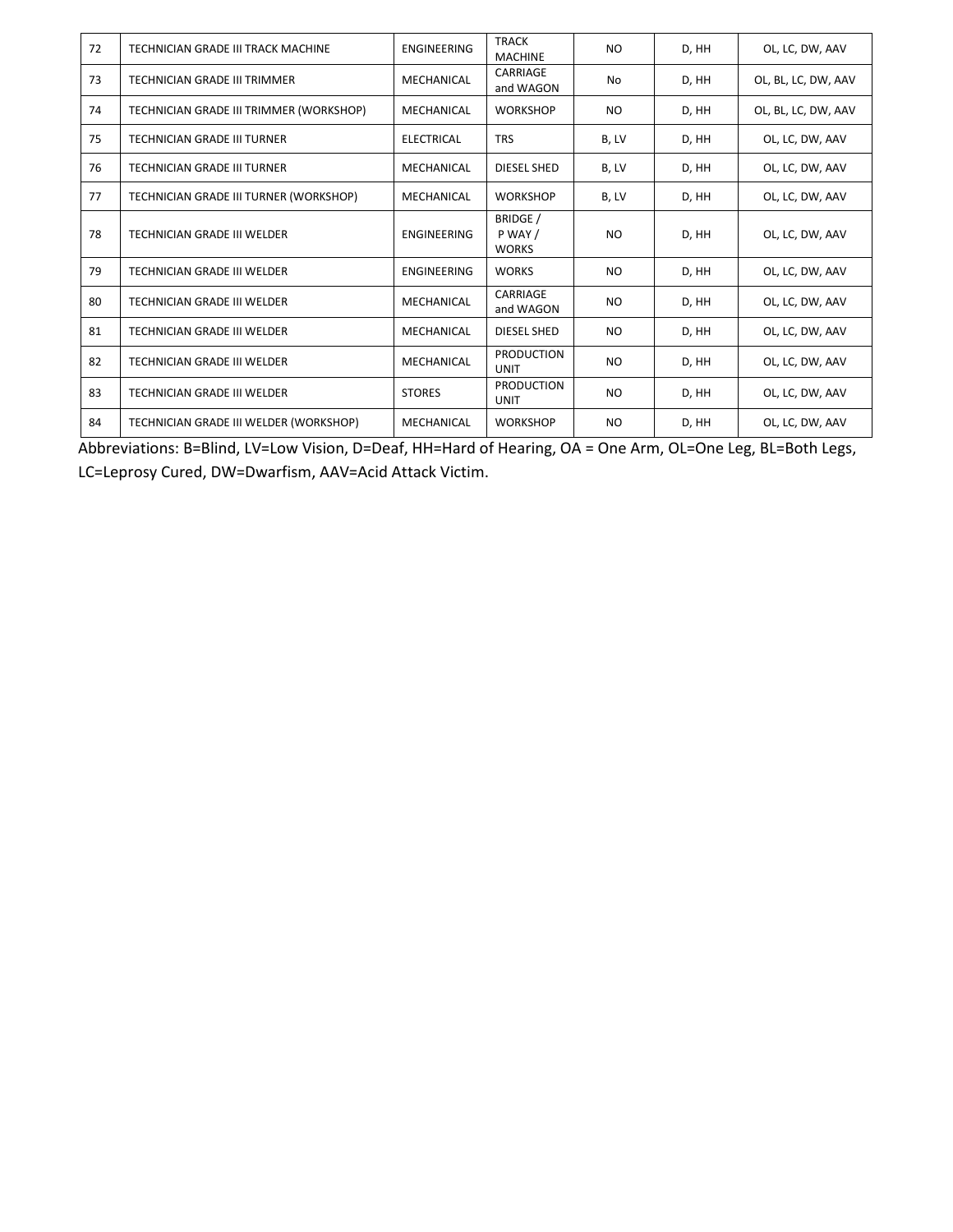# CEN 01/2018 DEFINITION OF SPECIFIED DISABILITIES

# 1. Physical disability.—

A. Locomotor disability (a person's inability to execute distinctive activities associated with movement of self and objects resulting from affliction of musculoskeletal or nervous system or both), including—

- *( a )* "leprosy cured person" means a person who has been cured of leprosy but is suffering from—
	- (i) loss of sensation in hands or feet as well as loss of sensation and paresis in the eye and eye-lid but with no manifest deformity;
	- (ii) manifest deformity and paresis but having sufficient mobility in their hands and feet to enable them to engage in normal economic activity;
	- (iii) extreme physical deformity as well as advanced age which prevents him/her from undertaking any gainful occupation, and the expression "leprosy cured" shall construed accordingly;

*( b )* "cerebral palsy" means a Group of non-progressive neurological condition affecting body movements and muscle coordination, caused by damage to one or more specific areas of the brain, usually occurring before, during or shortly after birth;

*( c )* "dwarfism" means a medical or genetic condition resulting in an adult height of 4 feet 10 inches (147 centimeters) or less;

*( d )* "muscular dystrophy" means a group of hereditary genetic muscle disease that weakens the muscles that move the human body and persons with multiple dystrophy have incorrect and missing information in their genes, which prevents them from making the proteins they need for healthy muscles. It is characterised by progressive skeletal muscle weakness, defects in muscle proteins, and the death of muscle cells and tissue;

*( e )* "acid attack victims" means a person disfigured due to violent assaults by throwing of acid or similar corrosive substance.

- B. Visual impairment—
	- *( a )* "blindness" means a condition where a person has any of the following conditions, after best correction—
		- (i) total absence of sight; or
		- (ii) visual acuity less than 3/60 or less than 10/200 (Snellen) in the better eye with best possible correction; or
		- (iii) limitation of the field of vision subtending an angle of less than 10 degree.
	- *( b )* "low-vision" means a condition where a person has any of the following conditions, namely:—
		- (i) visual acuity not exceeding 6/18 or less than 20/60 upto 3/60 or upto 10/200 (Snellen) in the better eye with best possible corrections; or
		- (ii) limitation of the field of vision subtending an angle of less than 40 degree up to 10 degree.
- C. Hearing impairment—
	- *( a )* "deaf' means persons having 70 DB healing loss in speech frequencies in both ears;

*( b )* "hard of hearing" means person having 60 DB to 70 DB hearing loss in speech frequencies in both ears;

D. "speech and language disability" means a permanent disability arising out of conditions such as laryngectomy or aphasia affecting one or more components of speech and language due to organic or neurological causes.

2. Intellectual disability, a condition characterised by significant limitation both in intellectual functioning (reasoning, learning, problem solving) and in adaptive behaviour which covers a range of every day, social and practical skills, including—

*( a )*"specific learning disabilities" means a heterogeneous group of conditions wherein there is a deficit in processing language, spoken or written, that may manifest itself as a difficulty to comprehend, speak, read, write, spell, or to do mathematical calculations and includes such conditions as perceptual disabilities, dyslexia, dysgraphia, dyscalculia, dyspraxia and developmental aphasia;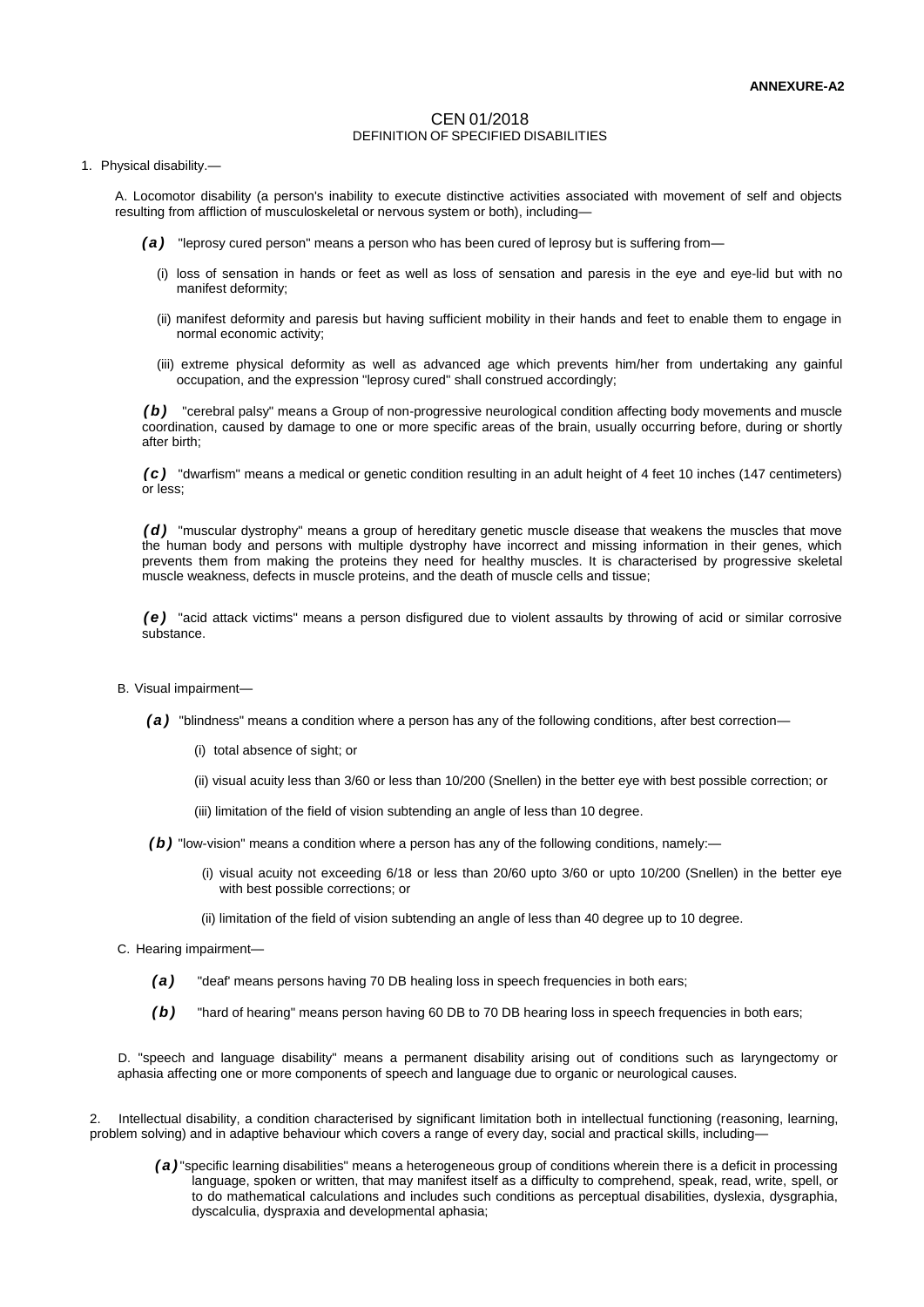- *( b )* "autism spectrum disorder" means a neuro-developmental condition typically appearing in the first three years of life that significantly affects a person's ability to communicate, understand relationships and relate to others, and is frequently associated with unusual or stereotypical rituals or behaviours.
- 3. Mental behaviour,—

"mental illness" means a substantial disorder of thinking, mood, perception, orientation or memory that grossly impairs judgment, behaviour, capacity to recognise reality or ability to meet the ordinary demands of life, but does not include retardation which is a condition of arrested or incomplete development of mind of a person, specially characterised by subnormality of intelligence.

4. Disability caused due to—

(a) chronic neurological conditions, such as—

- (i) "multiple sclerosis" means an inflammatory, nervous system disease in which the myelin sheaths around the axons of nerve cells of the brain and spinal cord are damaged, leading to demyelination and affecting the ability of nerve cells in the brain and spinal cord to communicate with each other;
- (ii) "parkinson's disease" means a progressive disease of the nervous system marked by tremor, muscular rigidity, and slow, imprecise movement, chiefly affecting middle-aged and elderly people associated with degeneration of the basal ganglia of the brain and a deficiency of the neurotransmitter dopamine.
- (b) Blood disorder—
	- (i) "haemophilia" means an inheritable disease, usually affecting only male but transmitted by women to their male children, characterised by loss or impairment of the normal clotting ability of blood so that a minor would may result in fatal bleeding;
	- (ii)"thalassemia" means a group of inherited disorders characterised by reduced or absent amounts of haemoglobin.
	- (iii)"sickle cell disease" means a hemolytic disorder characterised by chronic anaemia, painful events, and various complications due to associated tissue and organ damage; "hemolytic" refers to the destruction of the cell membrane of red blood cells resulting in the release of hemoglobin.
- 5. Multiple Disabilities (more than one of the above specified disabilities) including deaf blindness which means a condition in which a person may have combination of hearing and visual impairments causing severe communication, developmental, and educational problems.
- 6. Any other category as may be notified by the Central Government.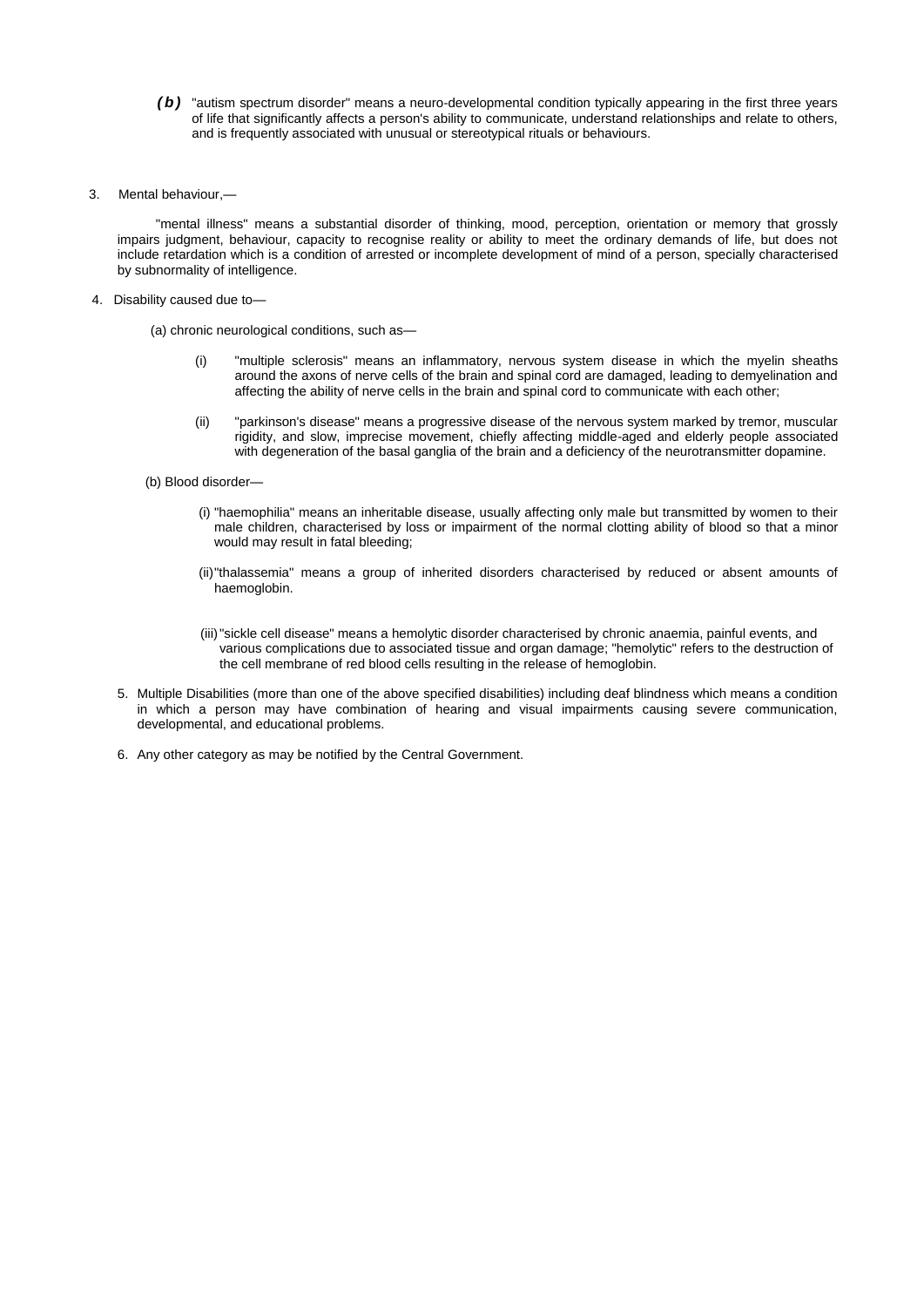|                                                             |                                                                           | REVISED ANNEXURE V(A)                                                                                      |
|-------------------------------------------------------------|---------------------------------------------------------------------------|------------------------------------------------------------------------------------------------------------|
|                                                             | <b>FORM-V</b>                                                             |                                                                                                            |
|                                                             | <b>Certificate of Disability</b>                                          |                                                                                                            |
|                                                             |                                                                           | (In cases of amputation or complete permanent paralysis of limbs or dwarfism and in case of blindness)     |
|                                                             | [See Rule 18(1)]                                                          |                                                                                                            |
|                                                             | (NAME AND ADDRESS OF THE MEDICAL AUTHORITY ISSUING THE CERTIFICATE)       |                                                                                                            |
|                                                             |                                                                           | Recent passport size<br>attested<br>photograph<br>(Showing face)<br>only) of the person<br>with disability |
| Certificate No                                              | Date:                                                                     |                                                                                                            |
| This is to certify that I have carefully examined           |                                                                           |                                                                                                            |
|                                                             |                                                                           |                                                                                                            |
|                                                             |                                                                           |                                                                                                            |
|                                                             |                                                                           |                                                                                                            |
| Registration<br>No.                                         |                                                                           | resident<br>permanent<br>οf                                                                                |
| House                                                       |                                                                           | Post                                                                                                       |
|                                                             | District                                                                  |                                                                                                            |
|                                                             |                                                                           |                                                                                                            |
| He/she is a case of:<br>(A)                                 |                                                                           |                                                                                                            |
| <b>Locomotor Disability</b><br>Dwarfism<br><b>Blindness</b> |                                                                           |                                                                                                            |
| (Please tick as applicable)                                 |                                                                           |                                                                                                            |
|                                                             |                                                                           |                                                                                                            |
|                                                             | (1) He/She has % (in figure) percent (in words) permanent locomotor       |                                                                                                            |
|                                                             |                                                                           |                                                                                                            |
|                                                             | guidelines (number and date of issue of the guidelines to be specified).  |                                                                                                            |
| (2)                                                         | The applicant has submitted the following document as proof of residence: |                                                                                                            |
| Nature of Document                                          | Date of Issue                                                             | Details of authority issuing<br>certificate                                                                |
|                                                             |                                                                           |                                                                                                            |
|                                                             |                                                                           | (Signature and Seal of Authorized Signatory of<br>Notified Medical Authority)                              |
| Signature/Thumb<br>Impression of the person in              |                                                                           |                                                                                                            |

whose favour certificate of disability is issued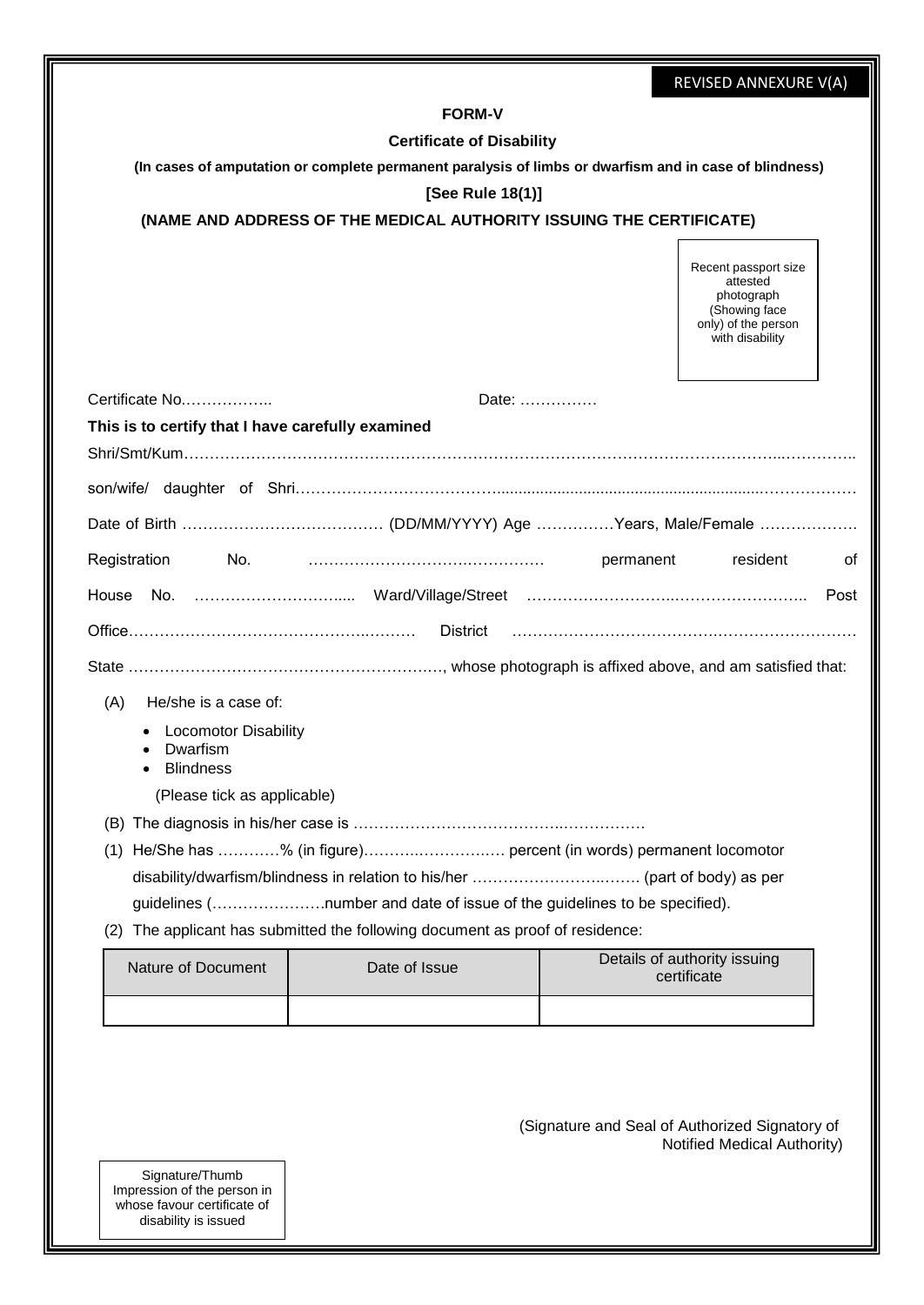|                |                                                                                                                                                                                                                                              |                                                                                                                                                                                                                                                                                                                         |  | <b>FORM-VI</b>          |                  | REVISED ANNEXURE V(B) |                                                                                                           |
|----------------|----------------------------------------------------------------------------------------------------------------------------------------------------------------------------------------------------------------------------------------------|-------------------------------------------------------------------------------------------------------------------------------------------------------------------------------------------------------------------------------------------------------------------------------------------------------------------------|--|-------------------------|------------------|-----------------------|-----------------------------------------------------------------------------------------------------------|
| $\mathbf{1}$ . | Certificate of Disabilty<br>(In cases of multiple disabilities)<br>[See Rule 18(1)]<br>(Name and Address Of The Medical Authority Issuing The Certificate)<br>Certificate No:<br>Date:<br>This is to certify that we have carefully examined |                                                                                                                                                                                                                                                                                                                         |  |                         |                  |                       | Recent passport size<br>attested<br>photograph<br>(Showing face<br>only) of the person<br>with disability |
|                |                                                                                                                                                                                                                                              |                                                                                                                                                                                                                                                                                                                         |  |                         |                  |                       |                                                                                                           |
|                |                                                                                                                                                                                                                                              |                                                                                                                                                                                                                                                                                                                         |  |                         |                  |                       |                                                                                                           |
|                |                                                                                                                                                                                                                                              |                                                                                                                                                                                                                                                                                                                         |  |                         |                  |                       |                                                                                                           |
|                | that:                                                                                                                                                                                                                                        | Registration No.  permanent resident of House No Ward/Village/Street<br>(A) He/She is a case of Multiple Disability. His/Her extent of permanent physical impairment/disability has been evaluated as<br>per guidelines (number and date of issue of the guidelines to be specified) for the disabilities ticked below, |  |                         |                  |                       |                                                                                                           |
|                |                                                                                                                                                                                                                                              | and is shown against the relevant disability in the table below:                                                                                                                                                                                                                                                        |  |                         |                  |                       | <b>Permanent physical</b>                                                                                 |
|                | SI.No.                                                                                                                                                                                                                                       | <b>Disability</b>                                                                                                                                                                                                                                                                                                       |  | Affected part of body   | <b>Diagnosis</b> |                       | impairment/mental disability (in%)                                                                        |
|                | 1                                                                                                                                                                                                                                            | Locomotor Disability                                                                                                                                                                                                                                                                                                    |  | @                       |                  |                       |                                                                                                           |
|                | $\overline{2}$                                                                                                                                                                                                                               | <b>Muscular Dystrophy</b>                                                                                                                                                                                                                                                                                               |  |                         |                  |                       |                                                                                                           |
|                | 3                                                                                                                                                                                                                                            | Leprosy cured                                                                                                                                                                                                                                                                                                           |  |                         |                  |                       |                                                                                                           |
|                | 4                                                                                                                                                                                                                                            | Dwarfism                                                                                                                                                                                                                                                                                                                |  |                         |                  |                       |                                                                                                           |
|                | 5                                                                                                                                                                                                                                            | <b>Cerebral Palsy</b>                                                                                                                                                                                                                                                                                                   |  |                         |                  |                       |                                                                                                           |
|                | 6                                                                                                                                                                                                                                            | Acid attack Victim                                                                                                                                                                                                                                                                                                      |  |                         |                  |                       |                                                                                                           |
|                | 7<br>8                                                                                                                                                                                                                                       | Low Vision<br><b>Blindness</b>                                                                                                                                                                                                                                                                                          |  | #<br>#                  |                  |                       |                                                                                                           |
|                | 9                                                                                                                                                                                                                                            | Deaf                                                                                                                                                                                                                                                                                                                    |  | £                       |                  |                       |                                                                                                           |
|                | 10                                                                                                                                                                                                                                           | Hard of Hearing                                                                                                                                                                                                                                                                                                         |  | £                       |                  |                       |                                                                                                           |
|                | 11                                                                                                                                                                                                                                           | Speech and Language disability                                                                                                                                                                                                                                                                                          |  |                         |                  |                       |                                                                                                           |
|                | 12                                                                                                                                                                                                                                           | Intellectual Disability                                                                                                                                                                                                                                                                                                 |  |                         |                  |                       |                                                                                                           |
|                | 13                                                                                                                                                                                                                                           | Specific Learning Disability                                                                                                                                                                                                                                                                                            |  |                         |                  |                       |                                                                                                           |
|                | 14                                                                                                                                                                                                                                           | Autism Spectrum Disorder                                                                                                                                                                                                                                                                                                |  |                         |                  |                       |                                                                                                           |
|                | 15                                                                                                                                                                                                                                           | <b>Mental illness</b>                                                                                                                                                                                                                                                                                                   |  |                         |                  |                       |                                                                                                           |
|                | 16                                                                                                                                                                                                                                           | <b>Chronic Neurological Conditions</b>                                                                                                                                                                                                                                                                                  |  |                         |                  |                       |                                                                                                           |
|                | 17                                                                                                                                                                                                                                           | <b>Multiple Sclerosis</b>                                                                                                                                                                                                                                                                                               |  |                         |                  |                       |                                                                                                           |
|                | 18                                                                                                                                                                                                                                           | Parkinson's Disease                                                                                                                                                                                                                                                                                                     |  |                         |                  |                       |                                                                                                           |
|                | 19                                                                                                                                                                                                                                           | Haemophilia                                                                                                                                                                                                                                                                                                             |  |                         |                  |                       |                                                                                                           |
|                | 20                                                                                                                                                                                                                                           | Thalassemia                                                                                                                                                                                                                                                                                                             |  |                         |                  |                       |                                                                                                           |
|                | 21                                                                                                                                                                                                                                           | Sickle Cell disease                                                                                                                                                                                                                                                                                                     |  |                         |                  |                       |                                                                                                           |
|                | In figures: $\dots\dots\dots$ %                                                                                                                                                                                                              | (B) In the light of the above, his/her over all permanent physical impairment as per guidelines (number and date of issue of the<br>guidelines to be specified), is as follows:-                                                                                                                                        |  |                         |                  |                       |                                                                                                           |
| i)             |                                                                                                                                                                                                                                              | 2. This condition is progressive/non-progressive/likely to improve/not likely to improve.<br>3. Reassessment of disability is :<br>not necessary, Or                                                                                                                                                                    |  |                         |                  |                       |                                                                                                           |
|                |                                                                                                                                                                                                                                              | ii) is recommended/after years months, and therefore this certificate shall be valid till                                                                                                                                                                                                                               |  |                         |                  |                       |                                                                                                           |
|                |                                                                                                                                                                                                                                              | @ e.g. Left/Right/both arms/legs; #e.g Single eye; £ e.g. Left/Right/both ears<br>4. The applicant has submitted the following document as proof of residence:                                                                                                                                                          |  |                         |                  |                       |                                                                                                           |
|                |                                                                                                                                                                                                                                              | <b>Nature of Document</b>                                                                                                                                                                                                                                                                                               |  | Date of issue           |                  |                       | Details of authority issuing certificate                                                                  |
|                |                                                                                                                                                                                                                                              |                                                                                                                                                                                                                                                                                                                         |  |                         |                  |                       |                                                                                                           |
|                |                                                                                                                                                                                                                                              | 5. Signature and seal of the Medical Authority:                                                                                                                                                                                                                                                                         |  |                         |                  |                       |                                                                                                           |
|                |                                                                                                                                                                                                                                              |                                                                                                                                                                                                                                                                                                                         |  |                         |                  |                       |                                                                                                           |
|                |                                                                                                                                                                                                                                              | Name and Seal of Member                                                                                                                                                                                                                                                                                                 |  | Name and Seal of Member |                  |                       | Name and Seal of the Chairperson                                                                          |
|                |                                                                                                                                                                                                                                              | Signature/Thumb impression of the person in whose favour<br>Certificate of disability is issued                                                                                                                                                                                                                         |  |                         |                  |                       |                                                                                                           |